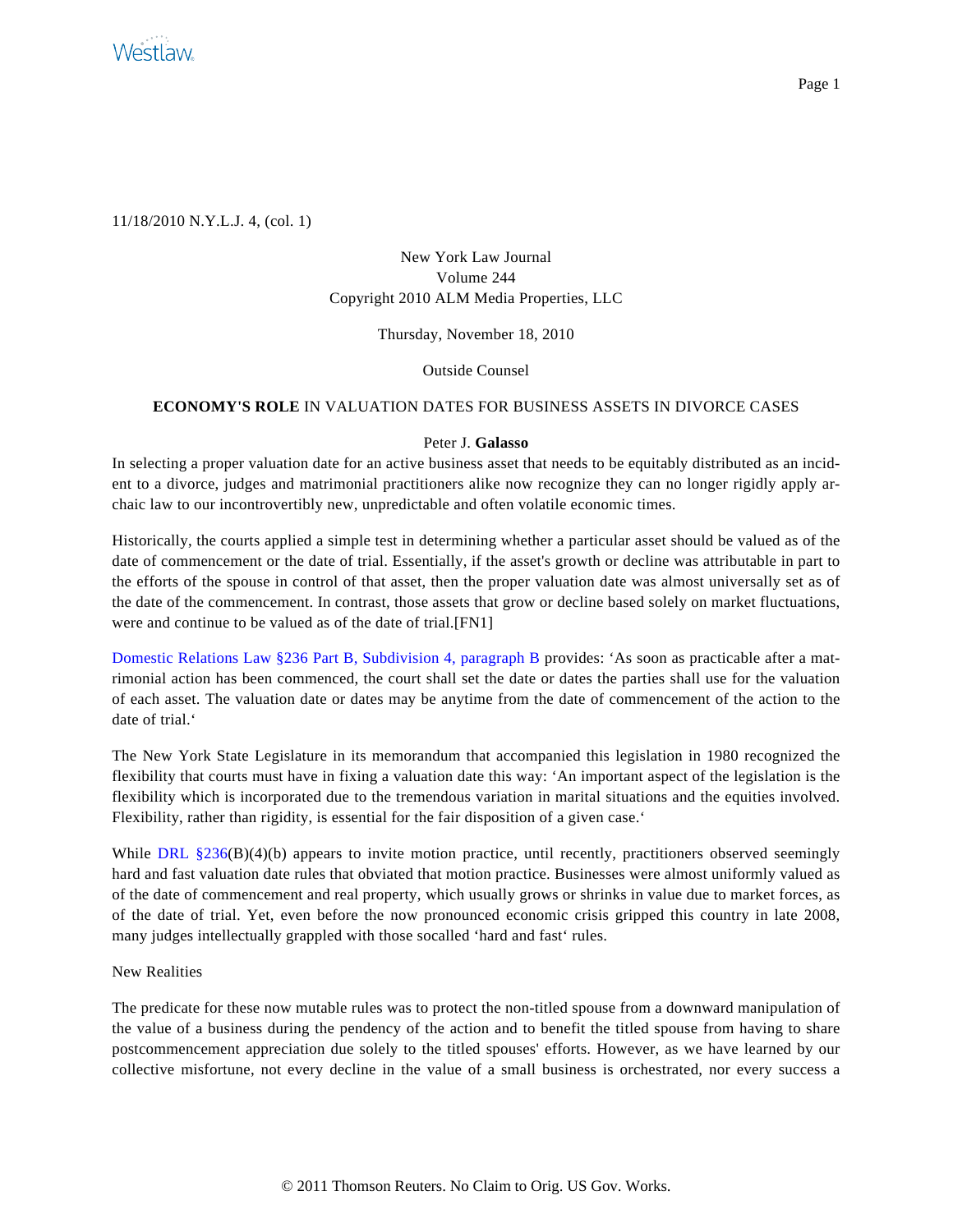product of an owner's efforts. That reality has led the more circumspect among the judiciary to embrace context over regimen.

For example, in [Wegman v. Wegman](http://www.westlaw.com/Find/Default.wl?rs=dfa1.0&vr=2.0&FindType=Y&SerialNum=1986159686), [FN2] the Second Department realized that with some otherwise active assets, affixing a commencement date value to them may be inappropriate. In Wegman, the action was commenced in 1981 and the trial on the economic issues did not occur until four years later, in 1985. In analyzing the issue as it related to the biological development business being valued, the court thoughtfully appreciated how fairness should be defined in selecting a point in time that best signifies an asset's value:

During a delay of this kind, many assets, particularly businesses such as that involved in the case at bar, may experience fluctuations that might dramatically change the logic of the distribution. Under such circumstances, the valuation of assets close to the time of trial may result in the formulation of an award consistent with the purpose of equitable distribution and insure that each spouse receives a fair share of the family assets accumulated while the marital relationship endured.

Similarly, in [Butler v. Butler](http://www.westlaw.com/Find/Default.wl?rs=dfa1.0&vr=2.0&FindType=Y&SerialNum=1999031284),[FN3] the court valued the husband's business as of the date of trial, holding that:

The Husband's business was properly valued at the time of trial in divorce action where the valuation at date action was commenced would have been inequitable; husband filed for bankruptcy after commencement of action but before trial, a valuation as of commencement of action would have resulted in inaccurate income, revenue and asset valuations, due to the forced sale of business assets at an auction ordered in the bankruptcy proceeding, and the bankruptcy was not attempt by husband to avoid financial consequences of divorce.

In the advent of the 2008 catastrophic collapse of AIG and Lehman Brothers, among many other privately held and publicly traded businesses, a new valuation order emerged that acknowledges that economic fluctuations affect the value of a spouse's business just like real estate market fluctuations affect the value of our homes. Virtually all small businesses have had to endure the ripple effects of a down economy that they did not create to shortchange their embittered spouse. Consequently and currently, many divorcing business owners have suffered an unavoidable and bona fide diminution in revenues that legitimately crippled some and destroyed others. Acknowledging that the traditional approach would prove inequitable, judges have now become more receptive to that reality and more flexible in their approach to the valuation date issue.

Commenting recently in their New York Law Journal article, 'Setting Valuation Dates for Marital Property in a Global Economic Crisis' Oct. 14, 2009, NYLJ 4, (col.1) about the need for a new approach to valuation, Allan E. Mayefsky and Alyssa A. Rower stated:

The obvious weakness with the 'active/passive' analysis is that it takes courts away from an individualized, case by case analysis and toward a rigid, inflexible approach that ceases to produce equitable results when economic conditions change. As Ralph Waldo Emerson has written, 'A foolish consistency is the hobgoblin of little minds.' There is growing evidence that bubble and crashes are not anomalous and a steady framework is needed. Between 1945 and 2001 the average business cycle, the periodic but irregular up and down movement in economic activity was a little over 5.5 years. Therefore, a New York divorce that takes more than two or three years is likely to overlap a major shift in the economy. A rule that disregards business cycles and assumes the rise and fall in the value of 'active' assets is always caused by the efforts of one spouse is untenable.

Similarly, in a New York State Bar Association Family Law Review article written by forensic accountant Martin P. Randisi entitled 'How to Apply the Principles of Business Valuation During This Recession,' (Spring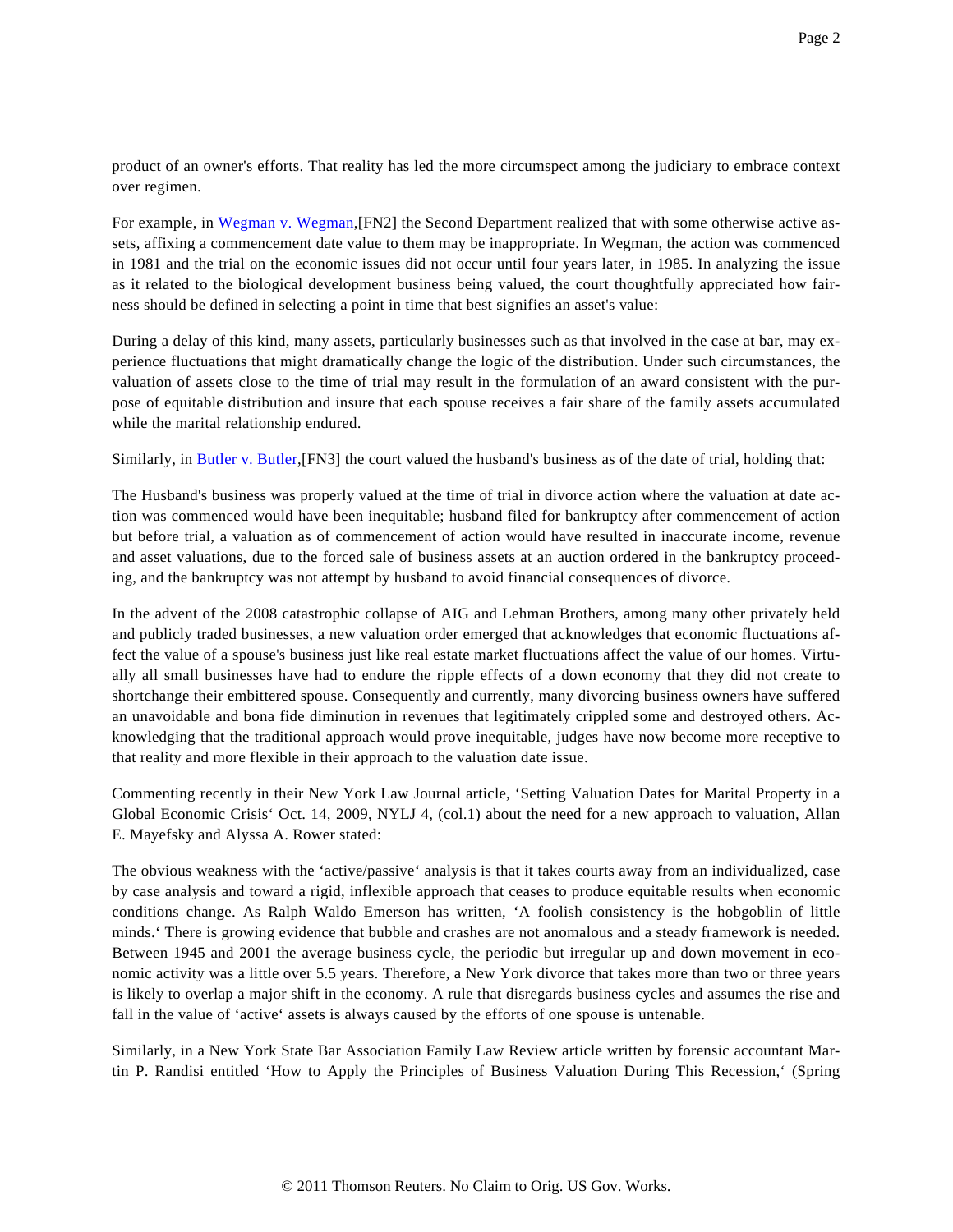2009, Vol. 41, No.1), Mr. Randisi opined:

It has often been said that the simplest explanation of value is 'The value of a business is the present value of the future cash flows.' The emphasis here is on the future cash flows. The fear in this recession is that appraisers, attorneys, and judges may just think the typical valuation report which uses the historical past as a proxy (such as the average earnings of the last five years) to estimate cash flow is the only way to do it. Well, in today's recession that method will most likely not be accurate.

Experts and Judges

While attorneys are obligated to make their best valuation case through the use of a handful of dedicated forensic accountants, one of the more prominent valuators was recently excoriated for apparently doing his job in Maria C. v. Dominick C.[FN4]

In advancing his polemic against the husband's expert, Joel Rakower, Justice Andrew Crecca, of Suffolk County Supreme Court, embraced the generally accepted principle of valuation and [Revenue Ruling 59-60](http://www.westlaw.com/Find/Default.wl?rs=dfa1.0&vr=2.0&DB=0001048&FindType=Y&SerialNum=1959014025) that active assets should be valued as of the date of commencement, despite the fact that in the Maria C. case, there was 'no question that the defendant's home improvement business suffered from financial losses in 2008 and 2009.' However, Mr. Rakower's willingness to markedly discount the significance of the historical earnings of the defendant's business in computing its value, which is no more than an accountant's guess as to the value of the future earnings of the business, apparently ignited the court's condemnation.

Clearly seeing the active asset valuation issue as cataclysmic, Justice Crecca abrasively dismantled Joel Rakower's valuation expertise, based primarily upon Mr. Rakower's choice of a valuation date different than the court's preference:

... [I]n valuing the defendant's husband's business based solely upon the six-month earning period between January-June 2009, Mr. Rakower appears to have ignored fundamental principles employed in conducting business evaluations, such as considering the historical earning performance of a company over a period of more than 5 years (see [IRS Revenue Ruling 59-60](http://www.westlaw.com/Find/Default.wl?rs=dfa1.0&vr=2.0&DB=0001048&FindType=Y&SerialNum=1959014025)). His decision to value the business based solely on its performance over a six month period flies in the face of the various factors that need to be considered for a proper analysis (see, IRS Ruling 59-60). Rather than performing an objective analysis, Mr. Rakower appears to have been blinded by the defendant-husband's theory of the case. Not only does the Court reject testimony and conclusions reached by Mr. Rakower; but such testimony was so absurd and one-sided that it has caused the Court to question his reliability and validity as an expert in the field of business evaluations.

The expert in Maria C., like many other capable forensic accountants, attempt to opine values for businesses that do not have an actual marketplace of comparable businesses being bought and sold from which to draw data. As a result, most of the forensic valuators of small businesses adopt the excess earnings approach, which simply looks to see how much more money the business is making for the owner than he may otherwise make in a similar business working as an employee.

Notwithstanding the flexibility that has been accorded to the court like Justice Crecca, in determining valuation dates, most judges are still apt to select the date of commencement as the appropriate valuation date for a small business. Despite that inclination, the court is also obligated to rely on the factors set forth in the equitable distribution statute in making an overall determination as to the percentage of a value that is to be given to the nontitled spouse. For that reason, most attorneys, like the husband's attorney apparently did in Maria C. v. Dominick